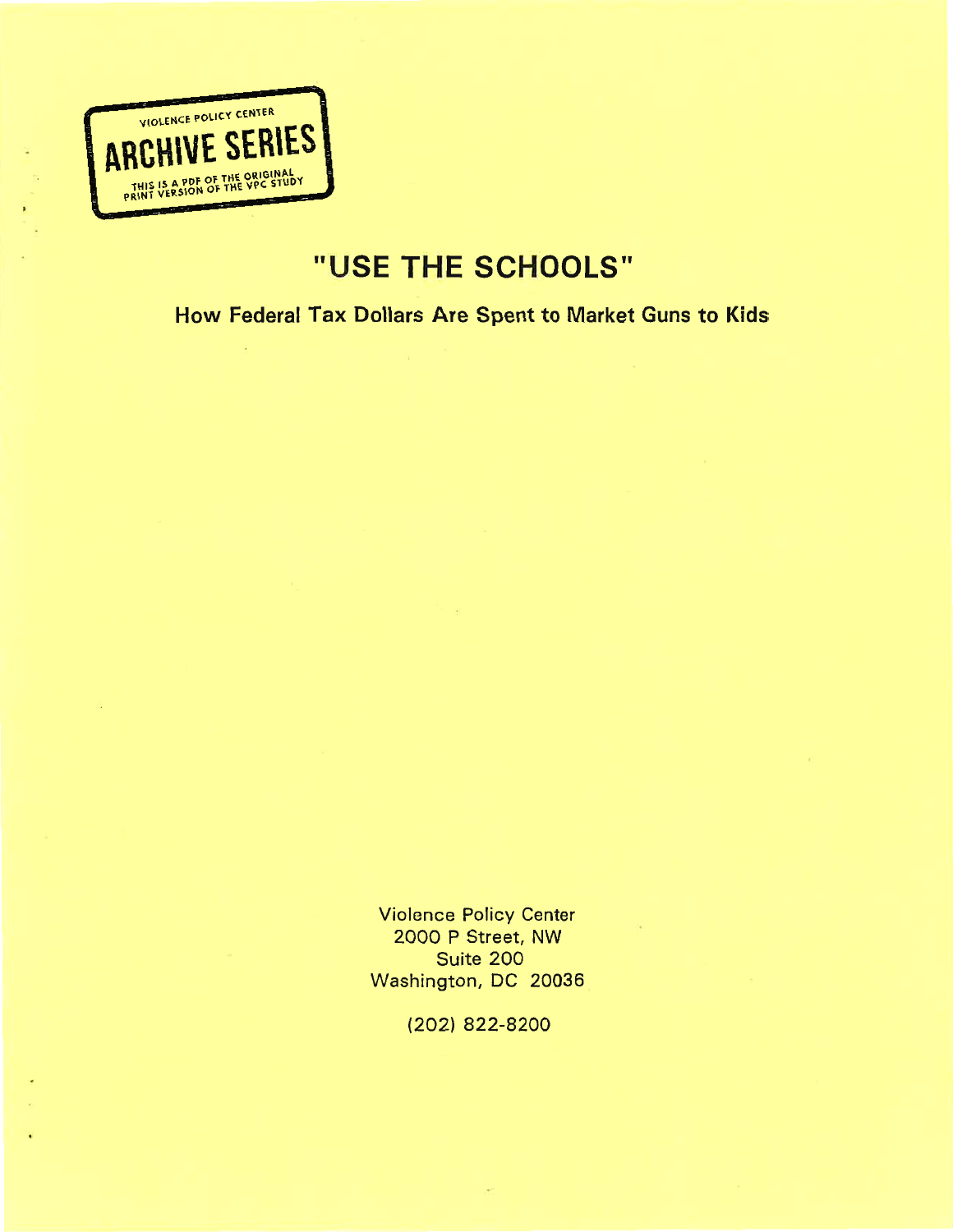The Violence Policy Center is a national educational foundation that conducts research on violence in America and works to develop violence-reduction policies and proposals. The Center works to examine the role of firearms in America, conduct research on firearms violence, and explore new ways to decrease it. The Violence Policy Center is a national tax-exempt educational foundation granted 501 (c)(3) status by the lnternal Revenue Service.

Past studies released by the Center include: December 1994's Female Persuasion: A Study of How the Firearms Industry Markets to Women and the Reality of Women and Guns; November 1994's Firearms Production in America; July 1994's Deadly Odds: An Analysis of Handgun Justifiable Homicides Committed by Women in 1992', February 1994's Cease Fire: A Comprehensive Strategy to Reduce Firearms Violence; and, December 1992's More Gun Dealers Than Gas Stations: A Study of Federally Licensed Firearms Dealers in America.

This study was authored by Violence Policy Center Health Policy Analyst Susan Glick, MHS and VPC Executive Director Josh Sugarmann.

The study was funded under grants from The Aaron Diamond Foundation, The Joyce Foundation, and The John D. and Catherine T. MacArthur Foundation.

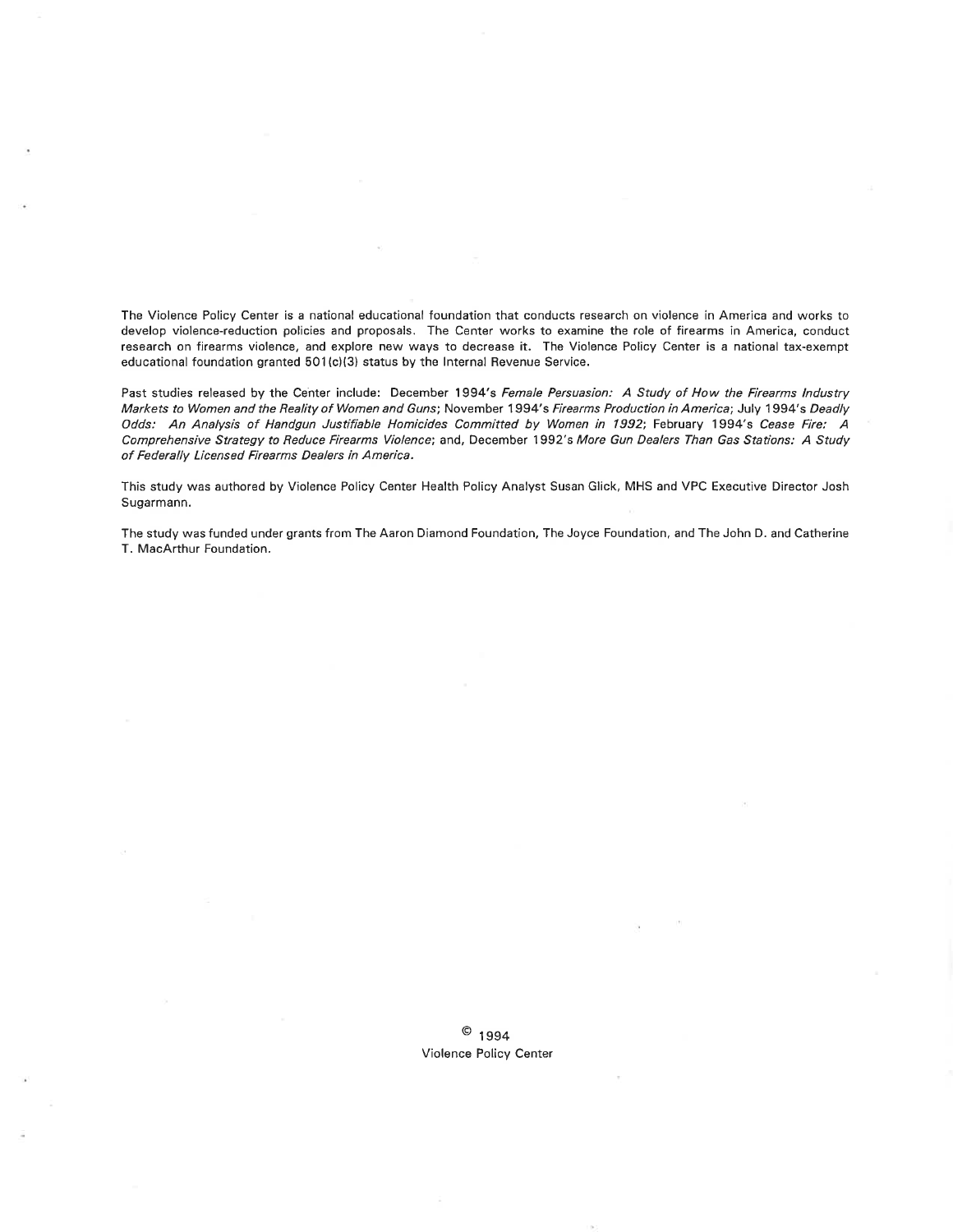#### "Schools Are an Opportunity. Grasp it."

ln the wake of slumping handgun sales among the primary market of white males, the firearms industry has targeted the youth of America. ln the forefront of this campaign has been the industry's leading trade association, the National Shooting Sports Foundation (NSSF). The NSSF is perhaps best known as the founder and sponsor of the annual SHOT (Shooting, Hunting, Outdoor Trade) show, the annual trade show for the firearms industry.<sup>1</sup>

The National Shooting Sports Foundation was founded in 1961 "to promote a better understanding of and a more active participation in the shooting sports." Located in Newtown, Connecticut, the NSSF promises its more than 1,100 members-composed primarily of firearm manufacturers (including assault weapon and Saturday Night Special producers), ammunition manufacturers, firearm dealers and distributors, and manufacturers of firearm-related products-that it "is at work for you. lntroducing new customers to your products, re-introducing old ones...." Under the heading "Youth Education Programs," the organization's standard information pamphlet promises:

Over the next five years, the number of children reaching age 13 each year (hunting age) will increase significantly, with 3,600,000 new buyers entering the market in 1994. Capturing their interest is vital to the continued health of the shooting sports industry and the NSSF has been working hard at it, placing pro-shooting messages in youth magazines, educational programs in schools and promotional material in stores, clubs and classrooms across the country...,Many of these young boys and girls will grow up to be your customers-and those who don't will at least be more favorably inclined to hear pro-hunting and shooting messages.

<sup>1</sup> Held on a rotating basis in the cities of Houston, Dallas, New Orleans, and Las Vegas, the SHOT show is open to industry members only and spotlights new firearm and outdoor products. The 1994 show, held in Dallas, Texas occupied 377,000 square feet of exhibition space and attracted more than 27,000 attendees. The 1995 show will be held in Las Vegas, Nevada January 19 to 22.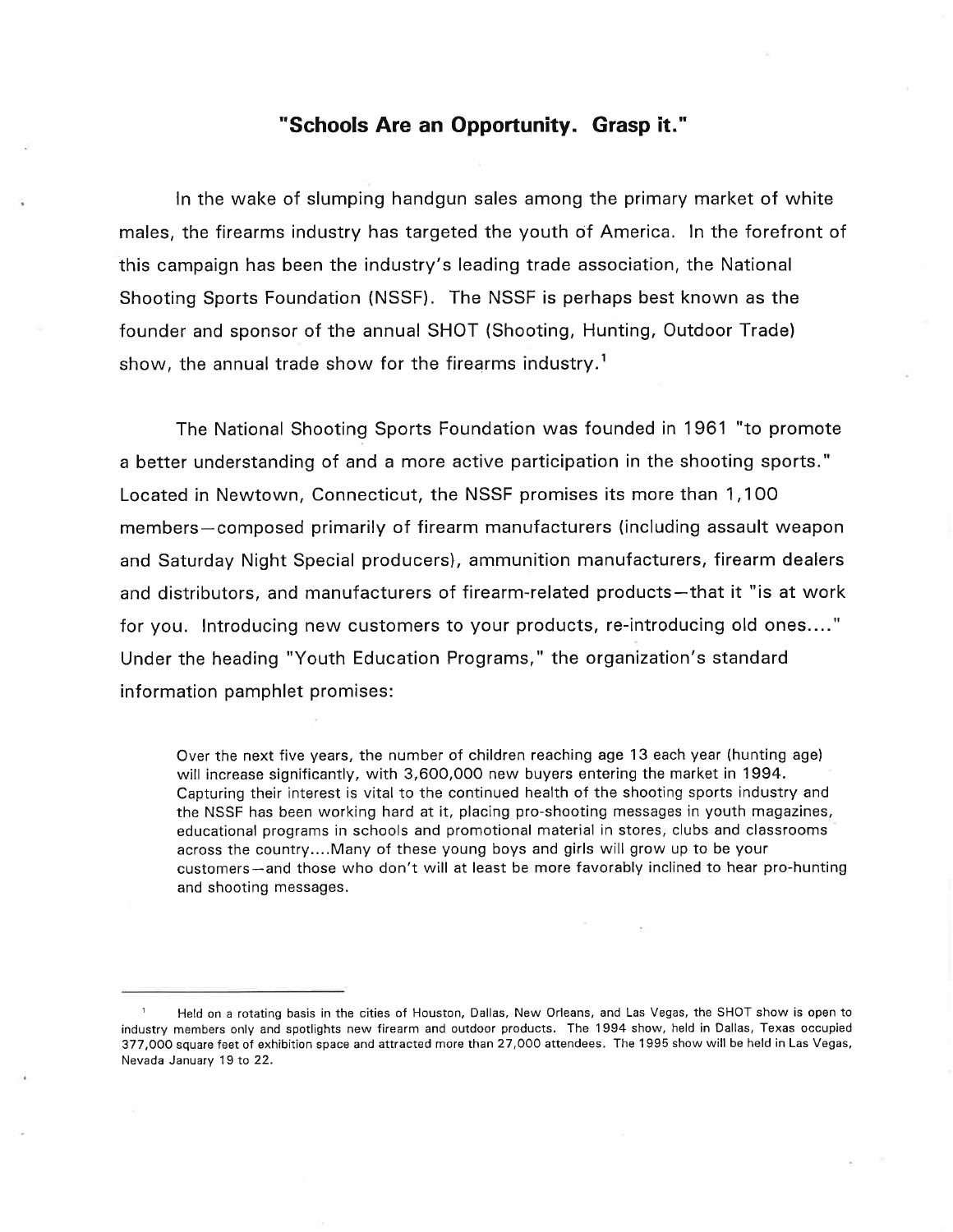In 1992 the organization's *NSSF Reports* announced a "New Focus on Women & Youngsters" and promised, "Bringing women and youngsters to the shooting sports is the goal of fully half of the NSSF's new 1992 programs...." (The previous year the headline of an article in *NSSF Reports* detailing advertising inserts placed in youth-oriented magazines proclaimed "Scouting & 4-H Magazines Bring Shooting Message to 5,000,000 Potential Customers."2) As outlined in the aforementioned pamphlet and other NSSF publications, key to the organization's youth strategy has been using public and private schools to introduce youth to firearms via NSSF educational materials for grades four through 12 focusing on hunting and "wildlife management." The NSSF reasons that an increased acceptance-or lack of antagonism-toward hunting can lead to an interest in, and subsequent purchase of, firearms. This offers the industry political as well as financial benefits. Historically, gun owners are less likely than non-gun owners to endorse increased controls over firearms. ln the "Community Relations" column of the September/October 1993 issue of the NSSF's magazine  $S.H.O.T.$  Business,  $3$ columnist and firearms celebrity Grits Gresham focused on suggestions for helping schoolchildren develop an interest in firearms. Wrote Gresham:

There's a way to help ensure that new faces and pocketbooks will continue to patronize your business: Use the schools. This is where most of your potential, down-the-line shooters and hunters now are. Kids can't buy guns, you say? Well, yes and no. lt's true that most students from kindergarten through high school can't purchase firearms on their own. But it's also true that in many parts of the country, youngsters (from preteens on up) are shooting and hunting. Pop picks up the tab. Whether they continue to shoot and hunt depends, to a great degree, on whether or not the desire is there. That's where you come in, Every decade there is a whole new crop of shining young faces taking their place in society as adults. They will quickly become the movers and shakers. Many of them can vote before leaving high school, whether they do or not. You can help see that they do. Will it be for or against a local ordinance proposal to ban those bad semi-autos, the Model <sup>1</sup>100? Will they vote for or against even allowing a 'gun store' in town. Are you in for the

<sup>&</sup>lt;sup>2</sup> The article noted that since the early 1980s the NSSF has sponsored magazine inserts with a "positive message on the shooting sports" in Boy Scout publications. In 1991 inserts in both Boy Scout and 4-H publications reached an estimated five million youngsters. It added, "With more than one-third of all boys between the ages of 7 and 17 reading Boys Life or Scouting magazines, the importance of these special editorial sections cannot be overemphasized."

S.H.O.T. Business, the NSSF's industry publication, was founded in 1993. The bi-monthly magazine's stated goal is to "fill each issue with practical information about topics such as merchandising, promotion, inventory control, staff management, sales staff training, financial and insurance matters, equipment, customer service and community relations...."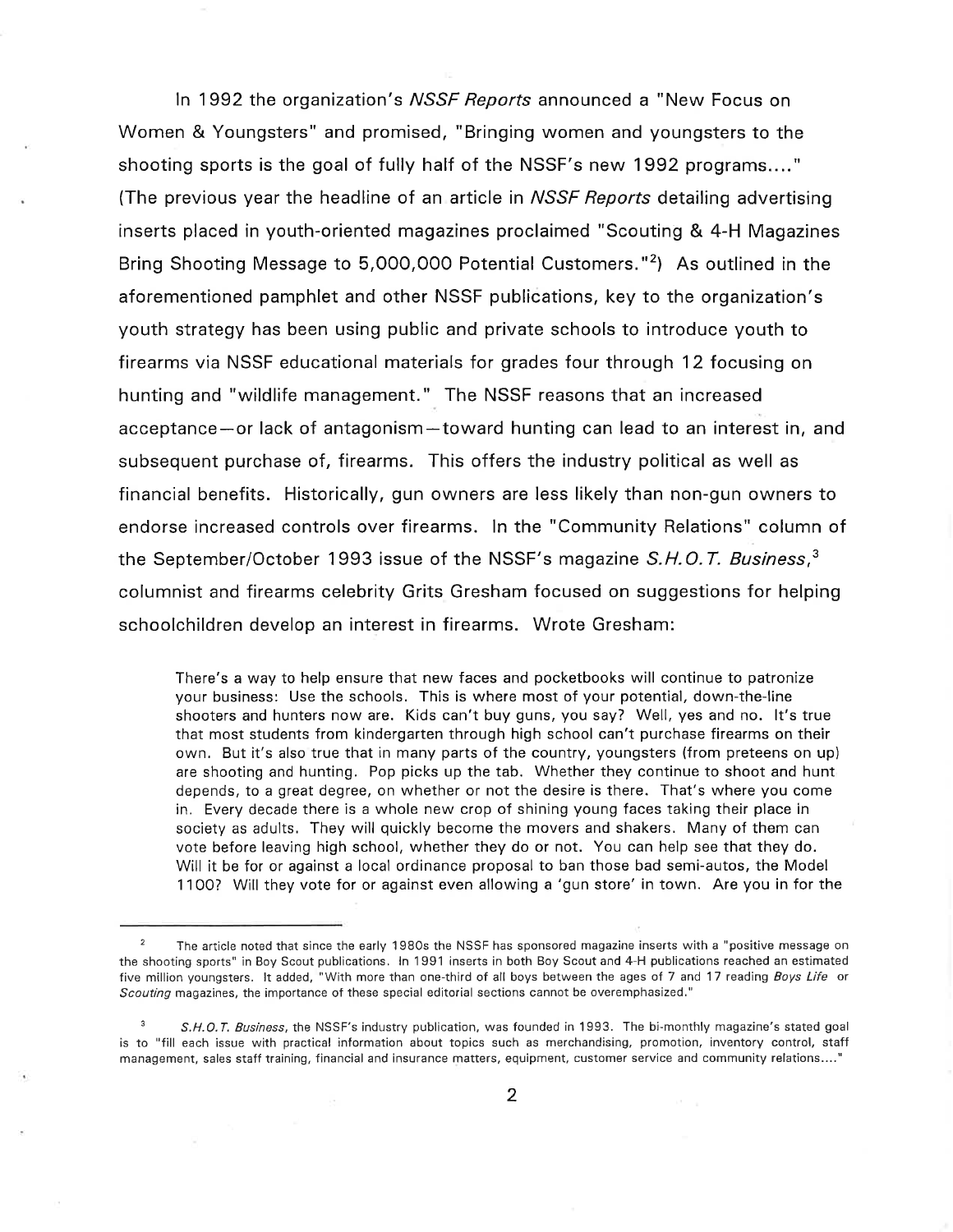long haul? If so, it's time to make your pitch for young minds, as well as for the adult ones. Unless you and l, and all who want a good climate for shooting and hunting, imprint our positions in the minds of those future leaders, we're in trouble. We must serve as <sup>a</sup> counterpoint to the ceaseless flood of anti-gun and anti-hunting disinformation to which children-and their teachers-are now exposed. Schools should not be a problem as far as your business is concerned. ln fact, they can be a huge asset. Think about it. Schools collect, at one point, a large number of minds and bodies that are important to your future well-being. How else would you get these potential customers and future leaders together, to receive your message about guns and hunting, without the help of the schools. How much effort and expense would be involved? Schools are an opportunity. Grasp it.

These thoughts were echoed later that year when S.H.O.T. Business editor Mike Schwanz promised readers, "An important mission of this magazine is to show our readers how they can expand their customer base, especially to women and children."

Documents obtained by the Violence Policy Center under the Freedom of lnformation Act (FOIA) reveal that federal tax dollars are now being used to help underwrite the NSSF's school-based marketing programs to children and young adults. ln 1993 the NSSF received a grant totaling more than \$229,000 from the U.S. Fish and Wildlife Service, Department of the lnterior for its "Wildlife Management Education in Schools" program. The money was awarded to NSSF (in conjunction with the Wildlife Management lnstitute) to update and expand materials for its school programs. A second \$101,000 grant was awarded to the organization that year for a series of video news releases, taped radio news releases, and a print ad campaign aimed at the general public outlining the success of wildlife management. $4$ 

The grants, which were approved under the Bush Administration, were

The materials comprising "A Wildlife Management Success Story" were made available at no cost to news editors in the hope that they would include them in their local and national news programs. The NSSF proposal submitted to the government predicted that the ads would reach 20 million people.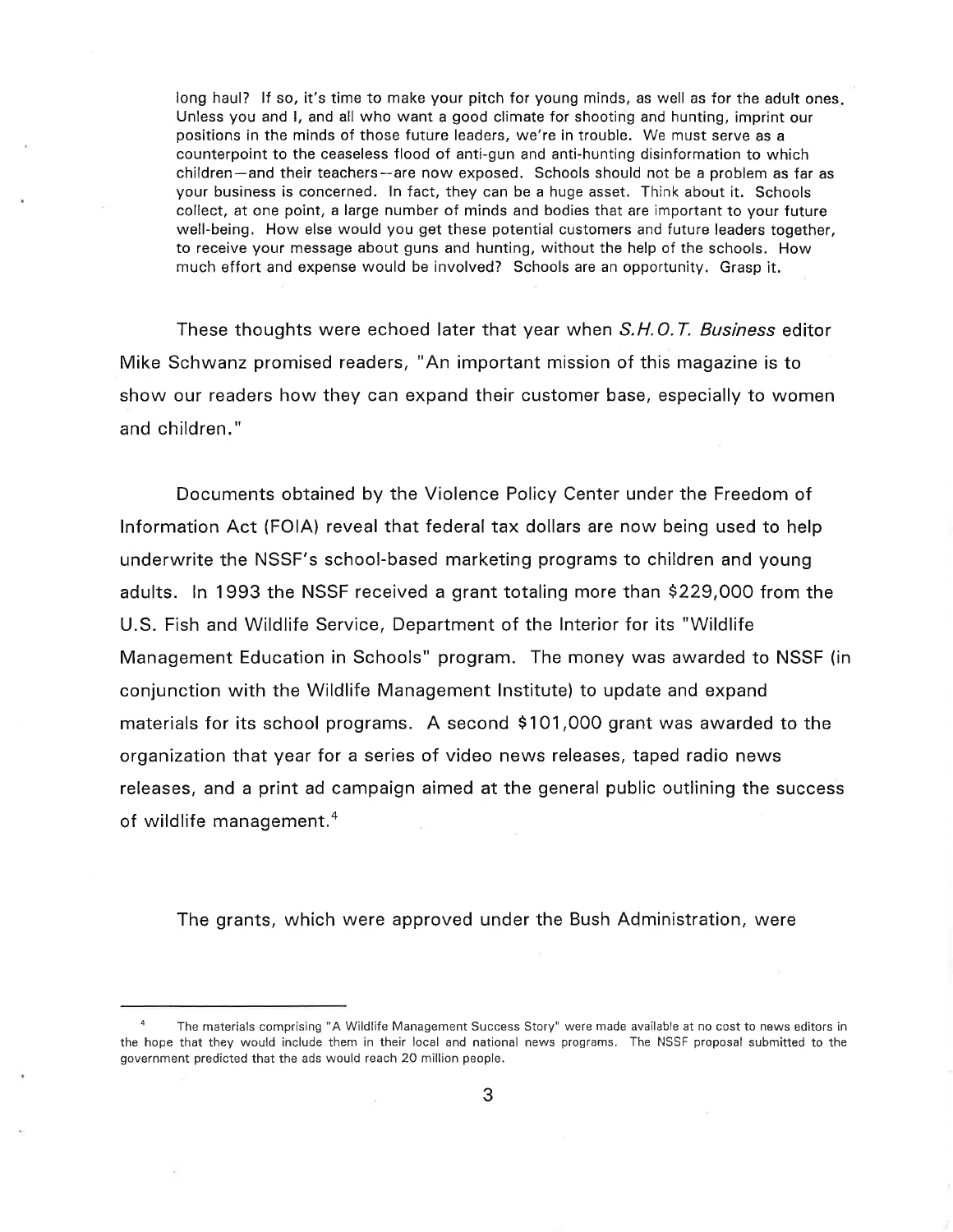financed through the Pittman-Robertson Federal Aid in Wildlife Restoration Act.5 A portion of Pittman-Robertson funds are available for administration, and NSSF's grants were written to qualify for those funds.

Designed to "improve the understanding and acceptance of hunting among school-aged youngsters," the grant provided "for the update of three NSSFproduced educational programs and the coordinated free distribution of these programs to selected elementary, junior and senior high schools."

According to the NSSF proposal, the original videos were developed in 1979 in response to a study by Opinion Research Corporation which showed that only 37 percent of teenage boys and seven percent of teenage girls supported hunting. The NSSF then began an educational program centered on the free distribution of professionally produced videos. By 1985, the NSSF had 45,000 programs in schools and a repeat of the Opinion Research Study indicated that teenage support for hunting had increased by nearly 40 percent. Since 1980, the NSSF has placed more than 92,000 of its programs in America's schools.

ln its proposal, the NSSF offered as the most recent justification for increased programming a 1990 poll conducted for it by the Gallup Organization which found that "a significant increase in support for hunting occurred when students were provided with even the slightest amount of positive information on hunting." The NSSF proposal noted that the videos would not only increase participation in hunting (with presumed increases in firearm sales) but also appeal to both young boys and girls (dovetailing with industry niche marketing tactics):

According to the July 1994 issue of Shooting Industry magazine, since 1937 the Pittman-Robertson Wildlife Restoration program has been funded by an 11 percent manufacturers' excise tax on rifles, shotguns, and ammunition. A 10 percent tax on handguns and archery equipment was added in 1 970. The federal money is apportioned to the states under the Federal Aid in Wildlife Restoration Act, which funds wildlife management, conservation, and hunter education programs. Each state's share is determined by a formula based on land area and the number of hunting licenses sold. Since 1939, the manufacturer's excise tax has raised more than \$2.6 billion for these programs.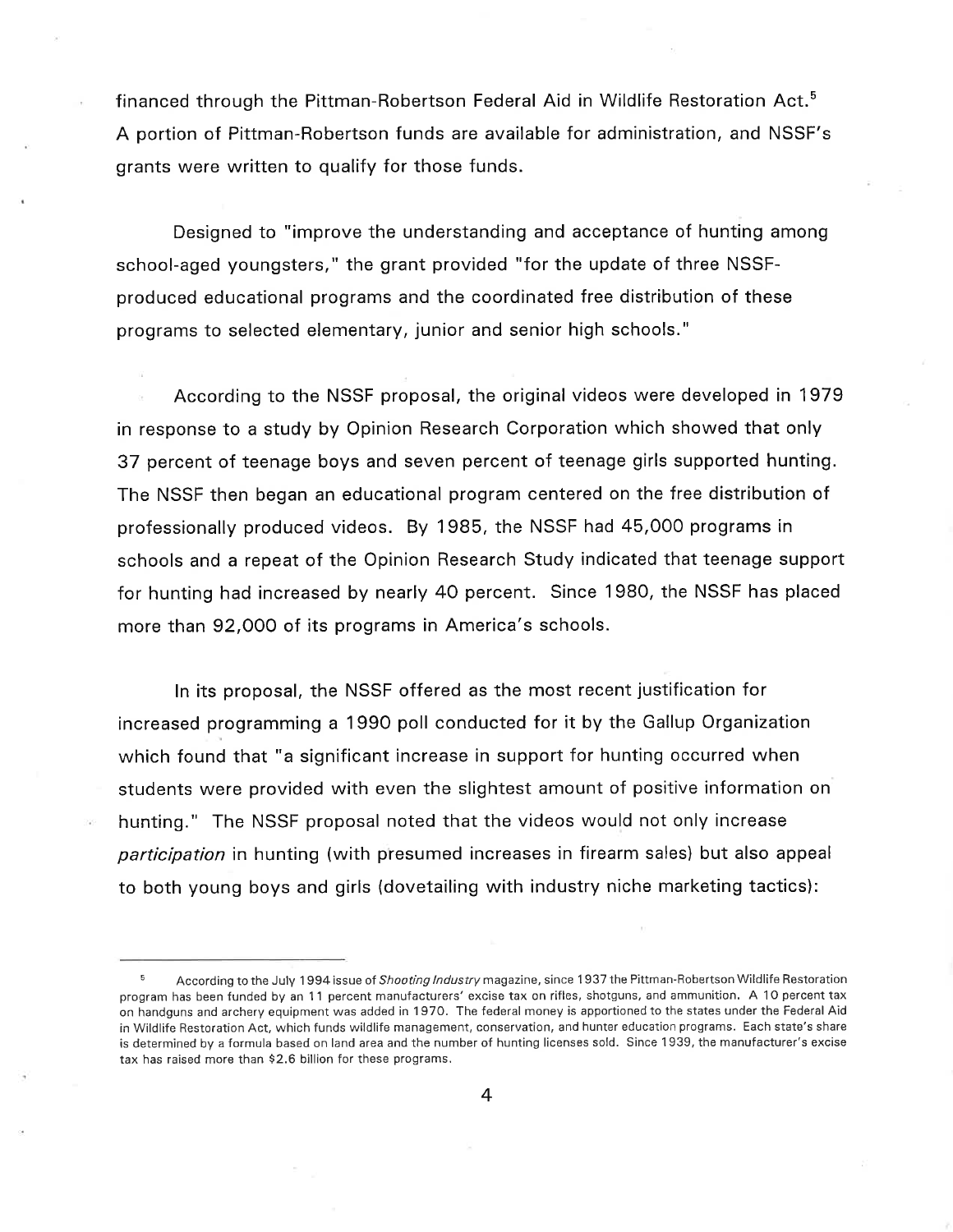Based on previously cited surveys, we project that support for hunting will increase by approximately 50% in classrooms viewing the program. At the same time, student awareness of the success of wildlife management will increase, heightening support for the programs and policies of the state fish and wildlife agencies. Participation in hunting will be positively affected as peer pressure in opposition to hunting will be reduced....Use of female moderators and comments by female hunters as appropriate will add to the overall impression that hunting is an acceptable activity for both men and women.

According to the proposal, the update and distribution was conducted in cooperation with the Council for Wildlife Conservation and Education, a non-profit organization formed by the NSSF in cooperation with the Wildlife Management lnstitute and lnternational Association of Fish and Wildlife Agencies. Video programs and take-home materials (for parents) that were updated and expanded under the grant include:

o The Un-endangered Species-The Success of Wildlife Management in North America. Designed for junior and senior high school students, the proposal noted that after viewing the video "the number of youngsters that approved of regulated hunting had more than doubled." [Italics not added].

o What They Say About Hunting. Targeted at the same age group, the video "examined the acceptability of hunting in our modern society." The proposal noted that after viewing the program, the percentage of students that agreed with the statement that "hunting is not against the law but should be" dropped from 48 percent to 21 percent.

o Wildlife for Tomorrow-the Story of our Un-endangered Species. The elementary school version of The Un-endangered Species with "[s]ignificant changes...made in the program to make it more interesting and understandable for younger students." The proposal noted, "Not only did the students indicate that they enjoyed the presentation, test results indicate they 'got the message."'

Plans called for the three NSSF-produced educational programs to be offered free to public and private schools with enrollments of at least 300 students: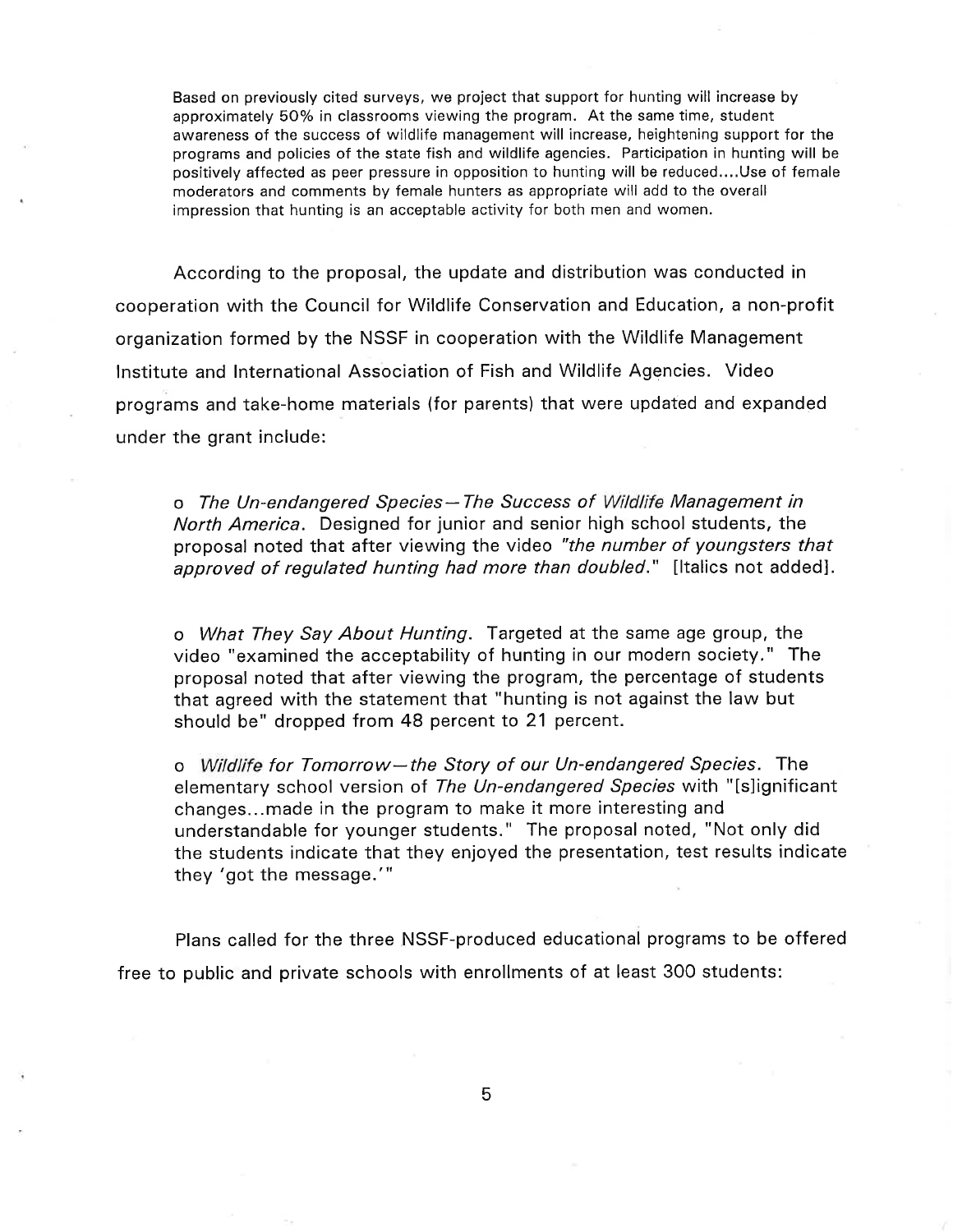Following the strategy it employed previously, the Foundation will make the initial offering to the largest schools in the nation. This strategy not only reaches the most students per dollar but also reaches those students in large cities and suburban areas where the approval of hunting is the lowest. [italics added]

Left unstated in the proposal is that large cities and suburban areas are also the areas where support for gun control is the strongest. Or as columnist J. Wayne Fears states in a reprint of a 1990 Shooting Times article that the NSSF includes with its standard information packet, the NSSF's "education efforts in schools are probably the most noteworthy because today's youngsters are tomorrow's customers-and voters." The proposal estimated that the videos would reach more than 26 million students nationwide.

### The NSSF and the Firearms lndustry

Federal funding of NSSF activities is only the latest twist in the organization's history of marketing to children and youth. An NSSF brochure for parents and guardians entitled, When your youngster wants a gun... answers the question, "How old is old enough?":

Age is not the major yardstick. Some youngsters are ready to start at 10, others at 14. The only real measures are those of maturity and individual responsibility. Does your youngster follow directions well? ls he conscientious and reliable? Would you leave him alone in the house for two or three hours? Would you send him to the grocery store with <sup>a</sup> list and a \$20 bill? lf the answer to these questions or similar ones are'yes,'then the answer can also be'yes'when your child asks for his first gun.

ln its role as the promotional arm of the firearms industry, the NSSF's board of governors consists of representatives of firearms and ammunition manufacturers as well as hunting publications and conservation organizations. Many of the companies that sit on the NSSF governing board as well as general members target youth in their advertising, either directly or through their parents.

6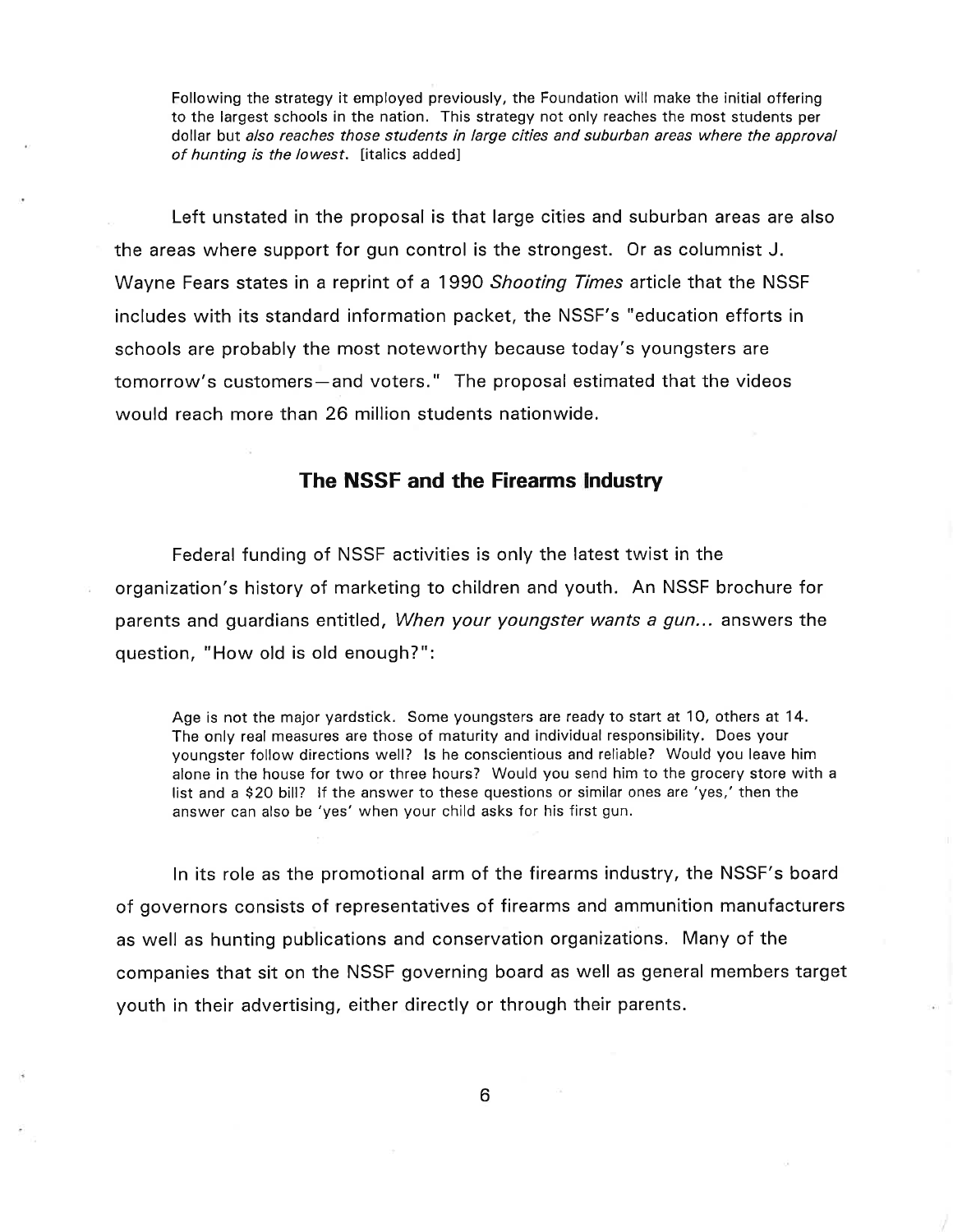Current and former members of the NSSF board of governors that actively market their products to youth include:

Colt's Manufacturing Companv, lnc. Former NSSF board of governors member Colt of Hartford, Connecticut offers an ad with the headline "The Future of Firearms." In it, a proud father-arm draped around his college-age daughter's shoulder-shows her how to target shoot with Colt's .22 Woodsman pistol. The handgun ad is notable for the unusual inclusion of <sup>a</sup> father and *daughter* bonding via sports shooting-linking the pitch to both women and youth. The ad copy reads: "What gives the new Colt .22 caliber pistol such proud bloodlines?...Colt's designers have engineered <sup>a</sup> shooter's gun for all ages and sizes in this rugged stainless steel, single action pistol. And Tom Moran, fifteen-year Colt veteran, is making sure Colt's quality craftsmanship stays in the family for his daughter, Christine."

Reminqton Arms Company, lnc. NSSF board of governors member Remington has recognized the appeal assault weapons have on youth exposed to a steady diet of such guns on television and movie screens. ln 1993 the New Haven, Connecticut company began marketing the Viper, <sup>a</sup> 22 caliber semi-automatic rifle with a detachable 1O-round magazine. Although the gun would not qualify as an "assault rifle" under federal law, specific characteristics-the name, detachable ammunition magazine, and black plastic stock-are a clear effort by Remington to parlay the appeal of assault weapons into increased sales. lnitial sales figures for the rifle have greatly exceeded Remington's expectations.

Smith & Wesson Corporation NSSF board of governors member Smith & Wesson of Springfield, Massachusetts offers its target pistols with the pitch: "Seems like only yesterday that your father brought you here for the first time. Those sure were the good times-just you, Dad, and his Smith & Wesson."

General members of the NSSF that also target youth include Feather lndustries and Taurus:

Feather lndustries NSSF member Feather lndustries of Boulder, Colorado offers in its 1991 catalog an assault rifle available in both 9mm and 22 caliber with collapsible stock and high-capacity detachable ammunition magazine. The catalog cover features a father handing the gun to his baseball-capped son. Father and son are also featured in a magazine ad

7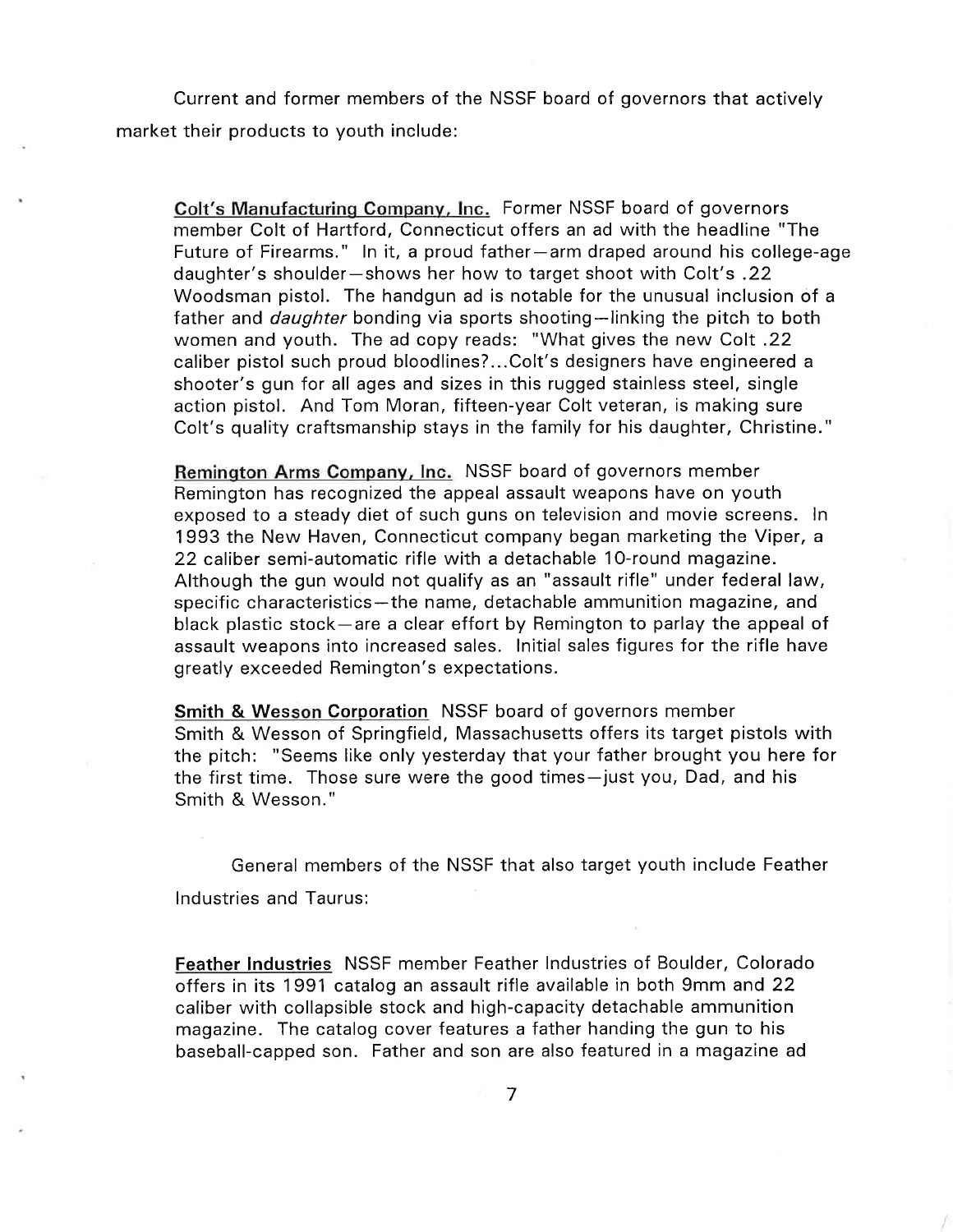where readers are urged to "Join in the Feather Family." While the son cradles the gun, the advertising copy promises that the rifle is "quickly becoming the choice of the next generation!"

Taurus NSSF member Taurus' ads promise "A Terrific Taurus Afternoon!" for the family with its M94 .22 revolver. The ad features a father helping his son shoot the handgun; nearby are the boy's mom and a golden retriever, all sharing "an all-too-rare moment...together." Miami, Florida-based Taurus promises that the M94 "provides a great way to introduce and teach a youngster the correct and responsible use of a sporting firearm." And because the handgun uses .22 ammo, "an entire afternoon of shooting fun will cost less than a trip to the local movie house."

## "That's Their World"

At issue is not hunting, but whether any industry should, with federal funds, use our schools to increase the sale of its product and bolster its political base. The U.S. Fish & Wildlife Service acknowledges that the program benefits the gun industry but sees no need to review the grant guidelines. Says USFWS spokesperson Craig Rieben, "They've got a product.... They're looking for <sup>a</sup> market. That's their world." Adding that "it's not our world," USFWS officials argue, however, that they are guided solely by the grant guidelines and that award decisions are made exclusively on the information contained in the grant proposal. And as to the striking disparity between the motivation behind the NSSF program and the Clinton Administration's strong stance on reducing firearms violence, Rieben and other USFWS officials convey indifference, arguing that they are not influenced by Administration policy.